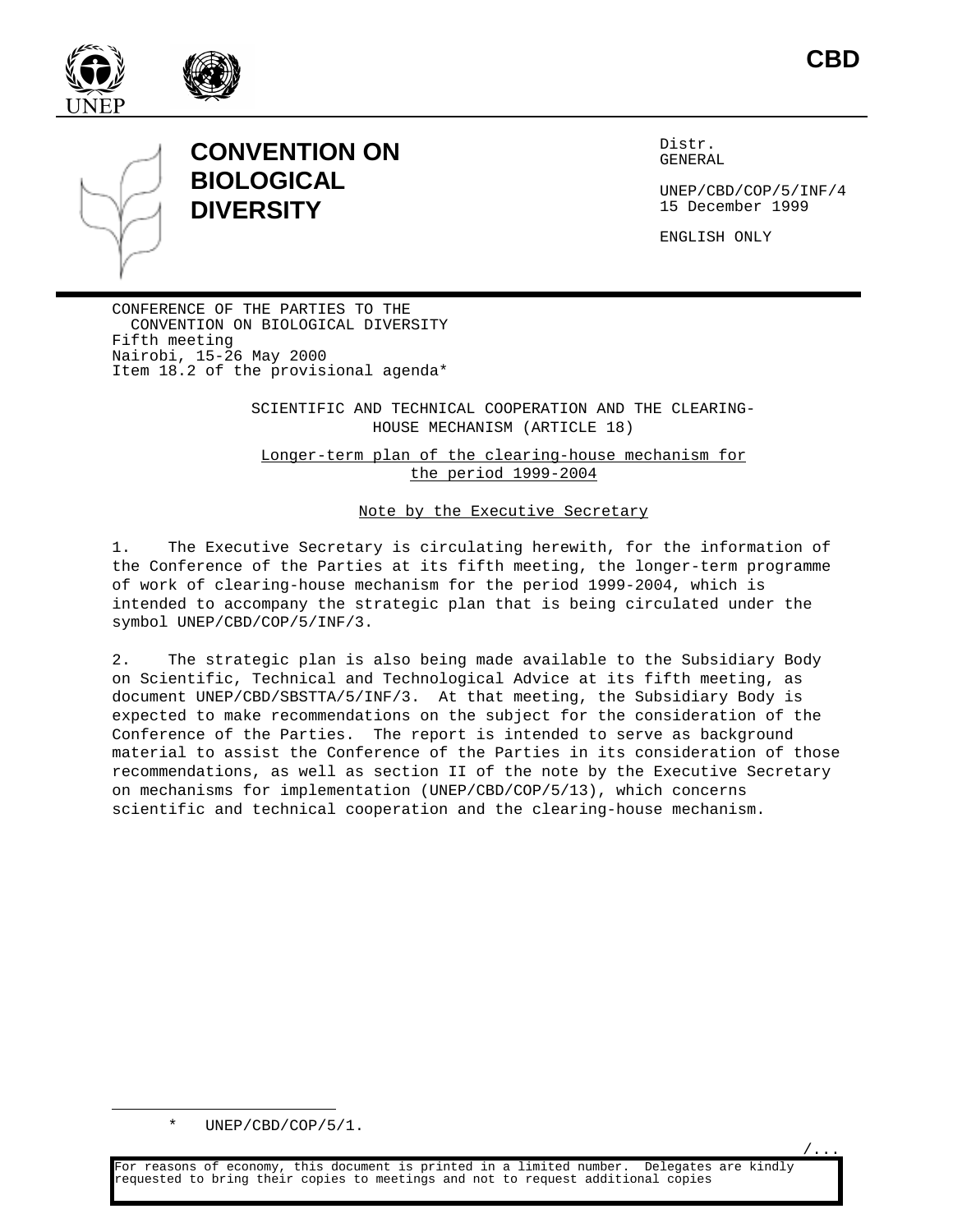## **Clearing-House Mechanism**

**Longer-Term** 

# **Programme of Work 1999-2004**

13 October 1999

The CHM Programme of work is intended to accompany the 1999-2004 Strategic Plan. The left hand column provides the section number corresponding to the Strategic Plan.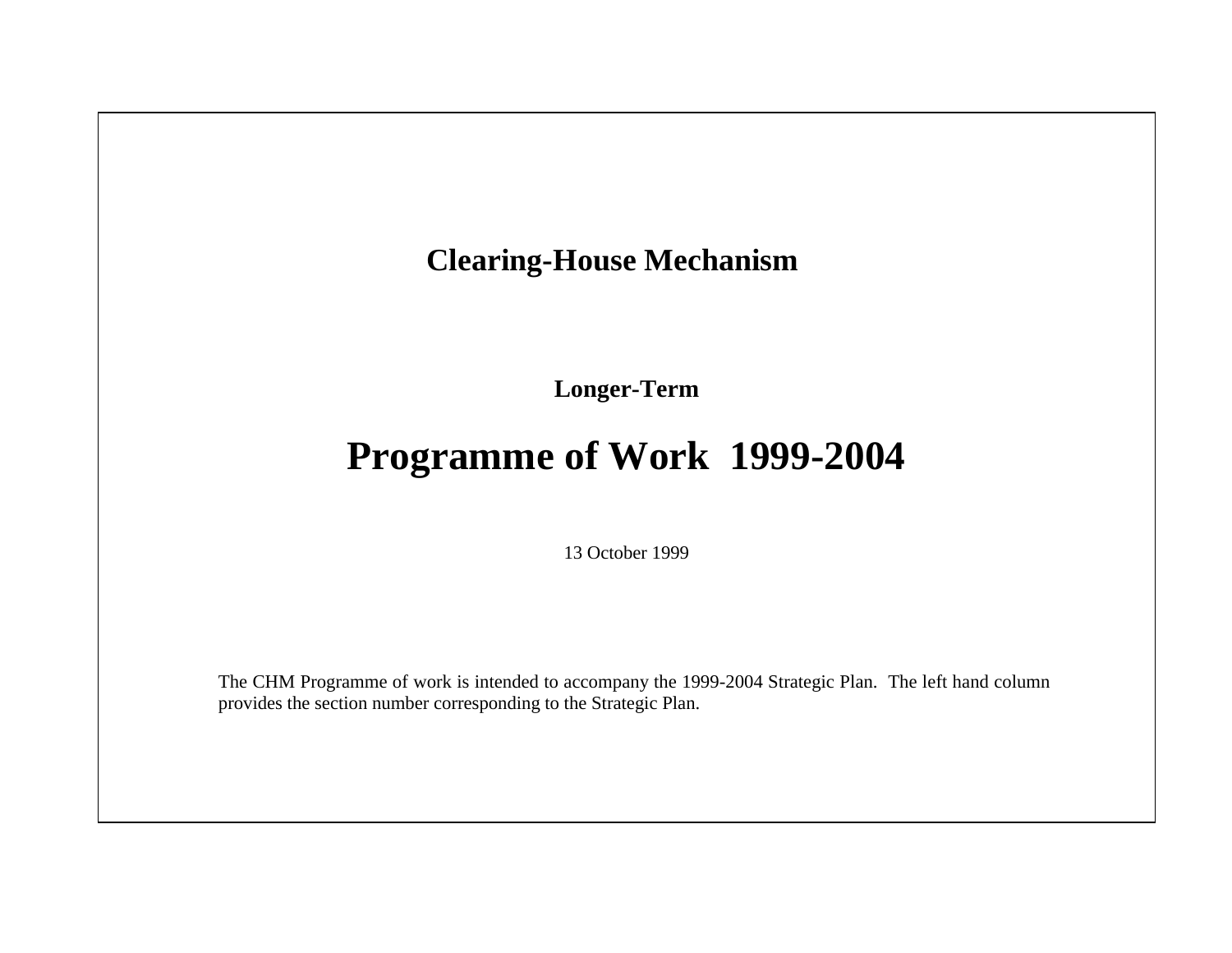#### **Programme of Work, Schedule, Roles and Responsibilities**

#### **I. Scientific and Technical Cooperation:**

| Section | <b>Strategy</b>                                                            | <b>Tactics</b>                                                                                                                                                       |  | <b>Time Frame</b>       |  |    | <b>Roles and Responsibilities</b>                                                                                                                                                                                              | <b>Costs</b>                                    |
|---------|----------------------------------------------------------------------------|----------------------------------------------------------------------------------------------------------------------------------------------------------------------|--|-------------------------|--|----|--------------------------------------------------------------------------------------------------------------------------------------------------------------------------------------------------------------------------------|-------------------------------------------------|
| in Plan |                                                                            |                                                                                                                                                                      |  | (for Bulk of Work)      |  |    |                                                                                                                                                                                                                                |                                                 |
|         |                                                                            |                                                                                                                                                                      |  | $99 00 01 02 03 04 $ to |  | 09 | Legend: $NFP = National Focal Point$ , $TFP = Thematic Focal Point$                                                                                                                                                            |                                                 |
| 5.2.1   | <b>Track best</b><br>practices, needs<br>& priorities for<br>collaboration | all parties post and<br>prioritize the information                                                                                                                   |  |                         |  |    | Secretariat / IAC: facilitate and promote participation,<br><i>Regions, NFPs:</i> add to on-line National Reports, assist<br>countries unable to do so themselves                                                              | All FP': Staff time                             |
|         |                                                                            | develop vehicle for<br>automatically collecting,<br>synthesizing and<br>reporting the information<br>feature this information<br>on CHM website,<br>promote to users |  |                         |  |    | <i>Secretariat</i> / $IAC$ : development a section of its websites<br>to automatically collect, synthesize and report the<br>information; promote its availability to global partners<br>Regions, NFPs: promote to local users | Secretariat:<br>development of the<br>mechanism |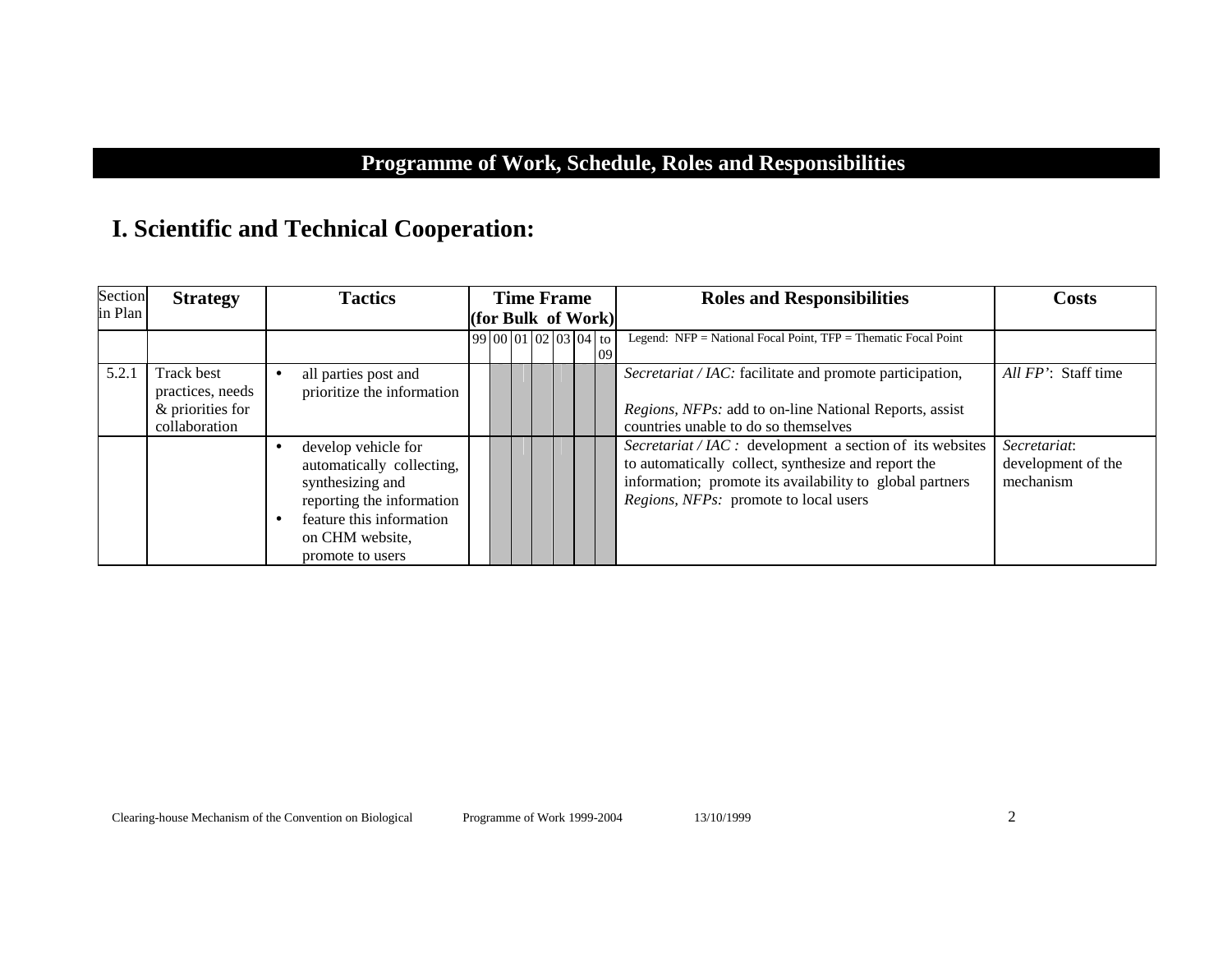| Section | <b>Strategy</b>                                                                                         | <b>Tactics</b>                                                                                        | <b>Time Frame</b>             | <b>Roles and Responsibilities</b>                                                                                                                                                                                                                                                                                                                                                                                                                                                                                                                                                                                                                                                                                                                                                                                          | <b>Costs</b>                                                                                                                |
|---------|---------------------------------------------------------------------------------------------------------|-------------------------------------------------------------------------------------------------------|-------------------------------|----------------------------------------------------------------------------------------------------------------------------------------------------------------------------------------------------------------------------------------------------------------------------------------------------------------------------------------------------------------------------------------------------------------------------------------------------------------------------------------------------------------------------------------------------------------------------------------------------------------------------------------------------------------------------------------------------------------------------------------------------------------------------------------------------------------------------|-----------------------------------------------------------------------------------------------------------------------------|
| in Plan |                                                                                                         |                                                                                                       | (for Bulk of Work)            |                                                                                                                                                                                                                                                                                                                                                                                                                                                                                                                                                                                                                                                                                                                                                                                                                            |                                                                                                                             |
|         |                                                                                                         |                                                                                                       | $99 00 01 02 03 04 $ to<br>09 | Legend: NFP = National Focal Point, TFP = Thematic Focal Point                                                                                                                                                                                                                                                                                                                                                                                                                                                                                                                                                                                                                                                                                                                                                             |                                                                                                                             |
|         |                                                                                                         | additional methods of<br>information sharing                                                          |                               | Secretariat / IAC: facilitate the organization of global and<br>regional workshops, users' conferences, users' groups,<br>and best practice challenges, coordinate with related<br>global initiatives, coordinate the development, updating<br>and promotion of related documentation and training<br>resources, provide a global mechanism for sending, and<br>send targeted e-mails with short abstracts of best practices<br>Regions: coordinate and help organize regional / thematic<br>workshops and users' groups, coordinate with related<br>regional / thematic initiatives, send targeted e-mails with<br>short abstracts of best practices<br>NFPs: host / participate in workshops, users' conferences<br>users' groups, and best practice challenges, coordinate<br>with related national / local initiatives | Secretariat: Staff<br>time, regional<br>workshops, various<br>communication<br>materials such as CD<br>ROMs and newsletters |
| 5.2.2   | Use Funding to<br>Promote<br>Country<br>Involvement,<br>Partnering and<br>Progress in<br>Priority Areas | proactively work with<br>GEF and other funders to<br>support priority projects<br>(see also $5.2.1$ ) |                               | IAC: initiate and manage partnerships with international<br>funders (such as GEF), develop proposed funding criteria,<br>seek reserved funding, publish and promote call for<br>proposals.<br>Secretariat: Provide mechanisms for sharing best<br>practices resulting from the pilots (see 5.2.1.)<br>GEF, Regions, Thematic Focal Points and NFPs: help in<br>setting up financial partnerships and obtaining reserved<br>funding. Approve funding criteria and promote calls for<br>proposals. Cary out / help fund strategic pilot projects,<br>evaluations and sharing of results.                                                                                                                                                                                                                                     | Secretariat: Staff<br>travel costs<br>GEF and other<br>funders, Regions &<br>countries: project<br>funding                  |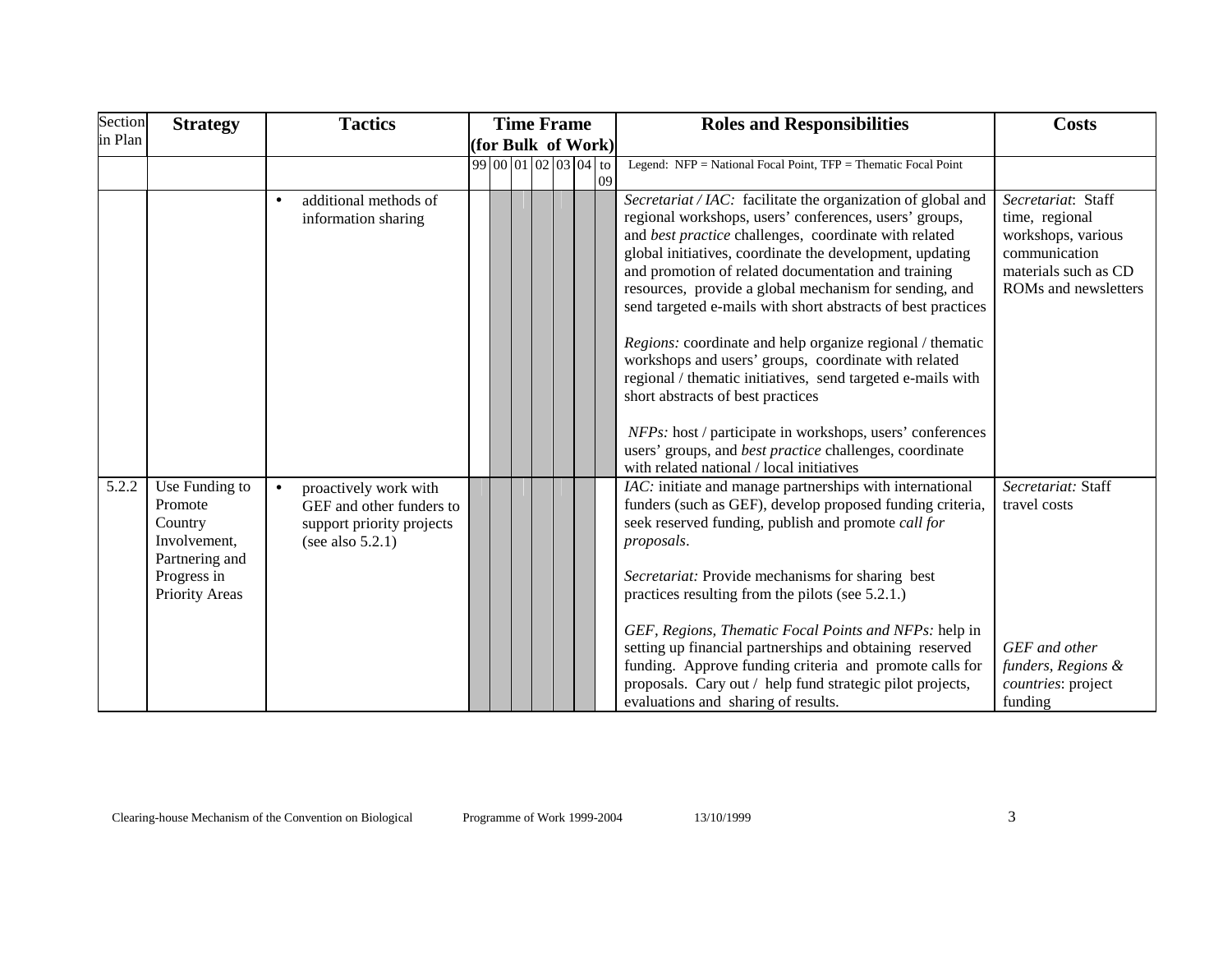| Section | <b>Strategy</b>                                                                                                                        | <b>Tactics</b>                        | <b>Time Frame</b>          | <b>Roles and Responsibilities</b>                                                                                                                                                                                                                                                                                                                                                                                                                                     | <b>Costs</b>                                                                |
|---------|----------------------------------------------------------------------------------------------------------------------------------------|---------------------------------------|----------------------------|-----------------------------------------------------------------------------------------------------------------------------------------------------------------------------------------------------------------------------------------------------------------------------------------------------------------------------------------------------------------------------------------------------------------------------------------------------------------------|-----------------------------------------------------------------------------|
| in Plan |                                                                                                                                        |                                       | $ $ (for Bulk of Work) $ $ |                                                                                                                                                                                                                                                                                                                                                                                                                                                                       |                                                                             |
|         |                                                                                                                                        |                                       | $99 00 01 02 03 04 $ to    | Legend: NFP = National Focal Point, TFP = Thematic Focal Point                                                                                                                                                                                                                                                                                                                                                                                                        |                                                                             |
| 5.2.3   | Provide a<br>collaboration<br>promotion<br>mechanism for<br>institutions and<br>experts, and<br>service and<br>technology<br>providers | background research and<br>guidelines |                            | Secretariat / IAC: facilitate development of the<br>mechanism, coordinate development of minimum<br>requirements and /or evaluation criteria<br><i>Regions, TFPs:</i> develop minimum requirements and /or<br>evaluation criteria                                                                                                                                                                                                                                     | Secretariat: Staff time                                                     |
|         |                                                                                                                                        | pilots<br>٠                           |                            | IAC: initiate, help reserve GEF (and other) funding for<br>pilots, attract and coordinate pilots.<br>Secretariat: build corresponding section / capabilities on<br>its website, promote use of the mechanism among global<br>actors; develop an inventory of initiatives and roster of<br>experts.<br><i>Regions, NFPs:</i> initiate/ fund / carry out the pilots,<br>promote use of the mechanism among regional / thematic<br>actors, or by national / local actors | Secretariat: Staff time.<br>GEF/Region/NFP<br><i>funds:</i> project funding |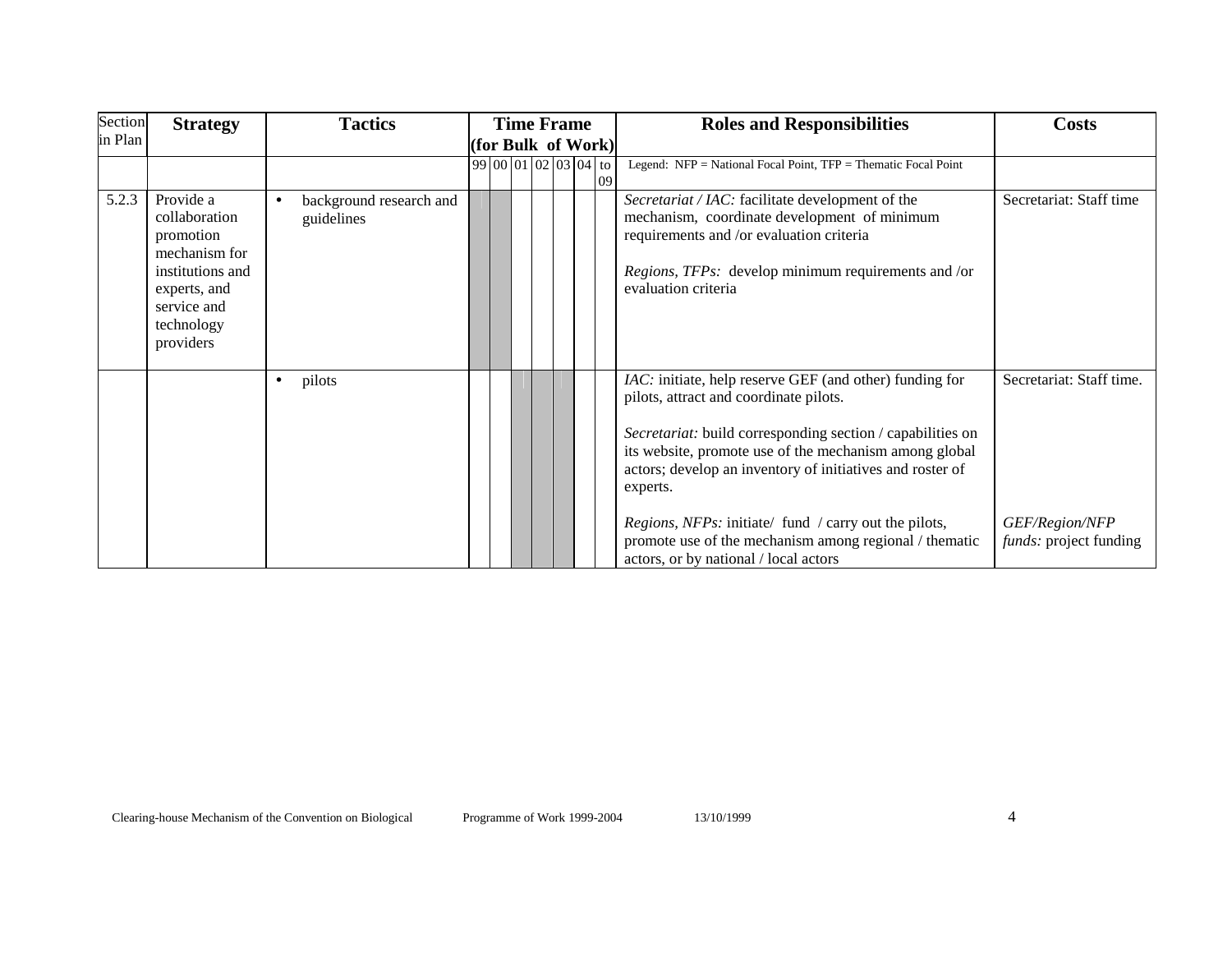### **II. Information Exchange**

| Secti<br>on in<br>Plan | <b>Strategy</b>                                                                  | <b>Tactics</b>                                                                                                                                                             | <b>Time Frame</b><br>(for Bulk of<br>Work) | <b>Roles and Responsibilities</b>                                                                                                                                                                                                                                                           | <b>Costs</b>                                                  |
|------------------------|----------------------------------------------------------------------------------|----------------------------------------------------------------------------------------------------------------------------------------------------------------------------|--------------------------------------------|---------------------------------------------------------------------------------------------------------------------------------------------------------------------------------------------------------------------------------------------------------------------------------------------|---------------------------------------------------------------|
|                        |                                                                                  |                                                                                                                                                                            | 99 00 01 02 03 04 to<br>09                 | Legend: NFP = National Focal Point, TFP = Thematic Focal Point                                                                                                                                                                                                                              |                                                               |
| 6.2.1                  | Ensure<br>Compatibility<br>Through<br>Standardization                            | coordinate with<br>$\bullet$<br>standards organizations,<br>identify best standards<br>for CHM                                                                             |                                            | Secretariat / IAC: coordinate with related initiatives and<br>standards organizations                                                                                                                                                                                                       | Staff time + travel                                           |
|                        |                                                                                  | document best standards<br>$\bullet$<br>and make accessible                                                                                                                |                                            | Secretariat / IAC: facilitate the setting of mutually agreed<br>upon standards<br>Regions, NFPs: contribute to the development of<br>standards                                                                                                                                              | Staff time                                                    |
|                        |                                                                                  | update and improve<br>tools/documents                                                                                                                                      |                                            | Secretariat / IAC: coordinate the development, updating<br>and promotion of related documentation and training<br>resources, follow the standards<br>Regions, NFPs: help coordinate the communication of and<br>training in these standards, within their networks, follow<br>the standards | Staff time                                                    |
|                        |                                                                                  | Ensure that all CBD /<br>$\bullet$<br>CHM databases are<br>Z39.50 protocol<br>compliant                                                                                    |                                            | Secretariat / IAC: ensure that Secretariat databases are<br>compliant, facilitate other Focal Points in doing the same<br>Regions, NFPs: ensure that their databases are compliant,                                                                                                         | Secretariat time $+$<br>consulting assistance<br>(2001, 2002) |
| 6.2.2                  | <b>Track</b><br>Information<br>Needs,<br>Priorities and<br><b>Best Practices</b> | Develop and use multiple<br>$\bullet$<br>vehicles for enabling<br>users to articulate<br>individual and collective<br>information needs and<br>priorities (see also 5.2.1) |                                            | see 5.2.1                                                                                                                                                                                                                                                                                   | Staff time                                                    |

Clearing-house Mechanism of the Convention on Biological Programme of Work 1999-2004 13/10/1999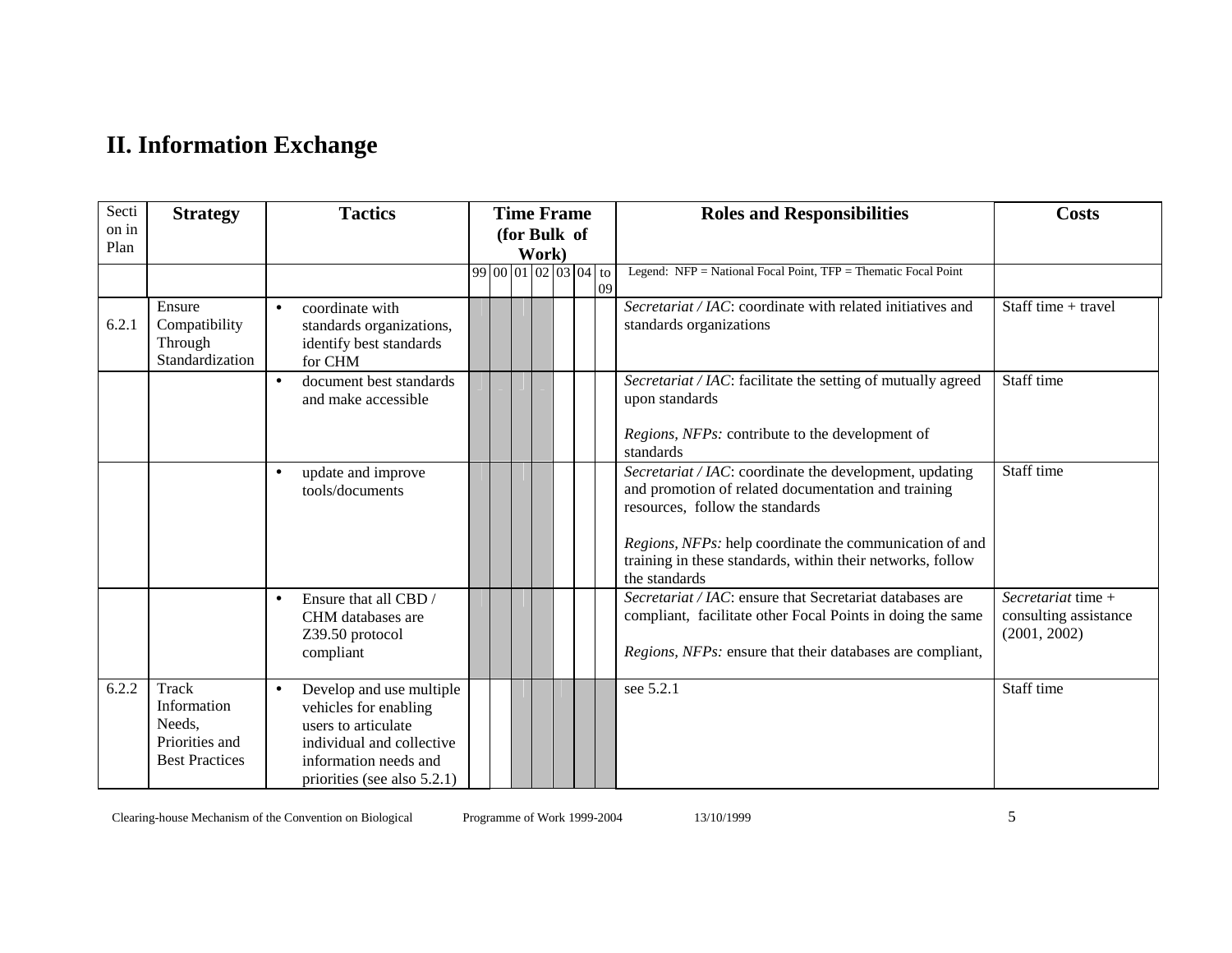| Secti<br>on in<br>Plan | <b>Strategy</b>                                                                     | <b>Tactics</b>                                                                                                                                                    |                            | <b>Time Frame</b><br>(for Bulk of |    | <b>Roles and Responsibilities</b>                                                                                                                                                               | Costs                                         |
|------------------------|-------------------------------------------------------------------------------------|-------------------------------------------------------------------------------------------------------------------------------------------------------------------|----------------------------|-----------------------------------|----|-------------------------------------------------------------------------------------------------------------------------------------------------------------------------------------------------|-----------------------------------------------|
|                        |                                                                                     |                                                                                                                                                                   | Work)<br>99 00 01 02 03 04 |                                   | to | Legend: $NFP = National Focal Point$ , $TFP = Thematic Focal Point$                                                                                                                             |                                               |
|                        |                                                                                     |                                                                                                                                                                   |                            |                                   | 09 |                                                                                                                                                                                                 |                                               |
| 6.2.3                  | Prioritize and<br>Promote<br>Expansion                                              | determine information<br>gaps and priorities, and<br>ensure that these are<br>addressed<br>develop and maintain an<br>assessments database of<br>new technologies |                            |                                   |    | Secretariat / IAC: facilitate international prioritization<br>process. Coordinate with related initiatives.<br>Regions, NFPs: support and participate, identify and<br>articulate needs         | Secretariat: time $+$<br>assessments database |
| 6.2.4                  | Provide open,<br>world-wide<br>access to<br>existing<br>biodiversity<br>information | make existing<br>information available<br>through CHM nodes                                                                                                       |                            |                                   |    | Secretariat / IAC: facilitate world-wide access, make<br>global information available through the SCBD node<br>Regions, TFPs, NFPs: make relevant information<br>available through their nodes. | All FP'S: staff time                          |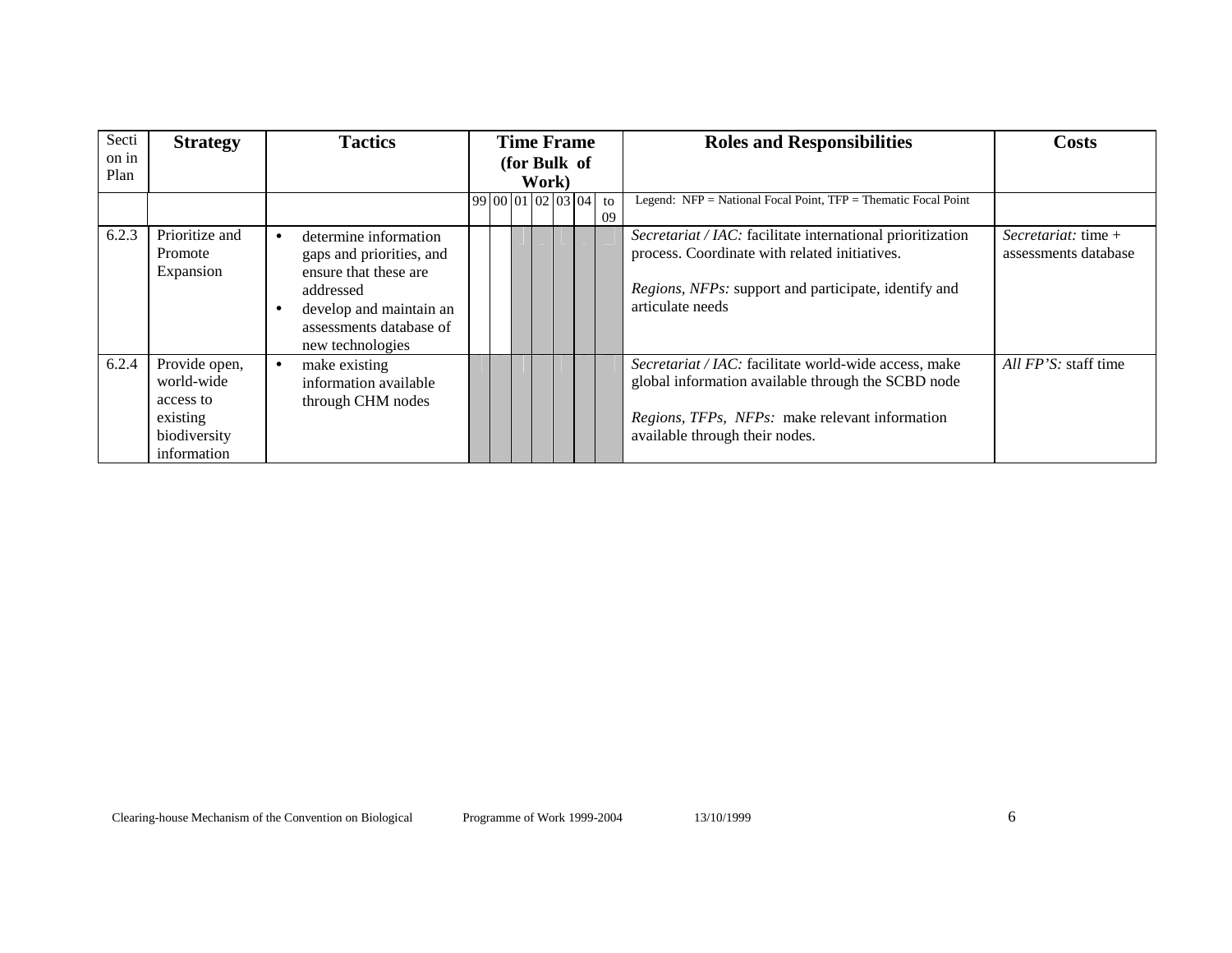| Secti         | <b>Strategy</b>                                                                 | <b>Tactics</b>                                                            | <b>Time Frame</b>                | <b>Roles and Responsibilities</b>                                                                                                                                                                                                                                                                                                                                                                                                                                                                                        | <b>Costs</b>                                                                                                                                    |
|---------------|---------------------------------------------------------------------------------|---------------------------------------------------------------------------|----------------------------------|--------------------------------------------------------------------------------------------------------------------------------------------------------------------------------------------------------------------------------------------------------------------------------------------------------------------------------------------------------------------------------------------------------------------------------------------------------------------------------------------------------------------------|-------------------------------------------------------------------------------------------------------------------------------------------------|
| on in<br>Plan |                                                                                 |                                                                           | (for Bulk of                     |                                                                                                                                                                                                                                                                                                                                                                                                                                                                                                                          |                                                                                                                                                 |
|               |                                                                                 |                                                                           | Work)                            |                                                                                                                                                                                                                                                                                                                                                                                                                                                                                                                          |                                                                                                                                                 |
|               |                                                                                 |                                                                           | 99 00 01 02<br>$03 04 $ to<br>09 | Legend: $NFP = National Focal Point$ , $TFP = Thematic Focal Point$                                                                                                                                                                                                                                                                                                                                                                                                                                                      |                                                                                                                                                 |
| 7.2.1         | Provide<br>Start-Up<br>Assistance and<br>Ongoing<br>Capacity<br><b>Building</b> | develop support<br>materials and capacity<br>building                     |                                  | Secretariat / IAC: develop, publish & support startup<br>materials; facilitate the development of regional<br>workshop sessions; provide an operational model for<br>implementation of CHM National, Regional,<br>Sub-regional and Thematic Focal Points; monitor global<br>capacity building needs and facilitate the development of<br>required support.<br>Regions, TFPs, NFPs: install CHMs, follow startup<br>guidelines; identify capacity building needs and make use<br>of support offered; share best practices | Secretariat: support<br>materials<br>Regions, NFPs: project<br>funding (through<br>GEF), costs to develop<br>and maintain their<br>focal points |
|               |                                                                                 | organize a meeting of<br><b>CHM National Focal</b><br>Points once a year. |                                  | Secretariat / IAC: organize the meetings<br>$NFPs$ : attend the sessions (to be scheduled in conjunction<br>with meetings they are already attending)                                                                                                                                                                                                                                                                                                                                                                    | Secretariat: staff time,<br>insignificant<br>incremental expenses                                                                               |

### **III. Network Development and Organizational Efficiency**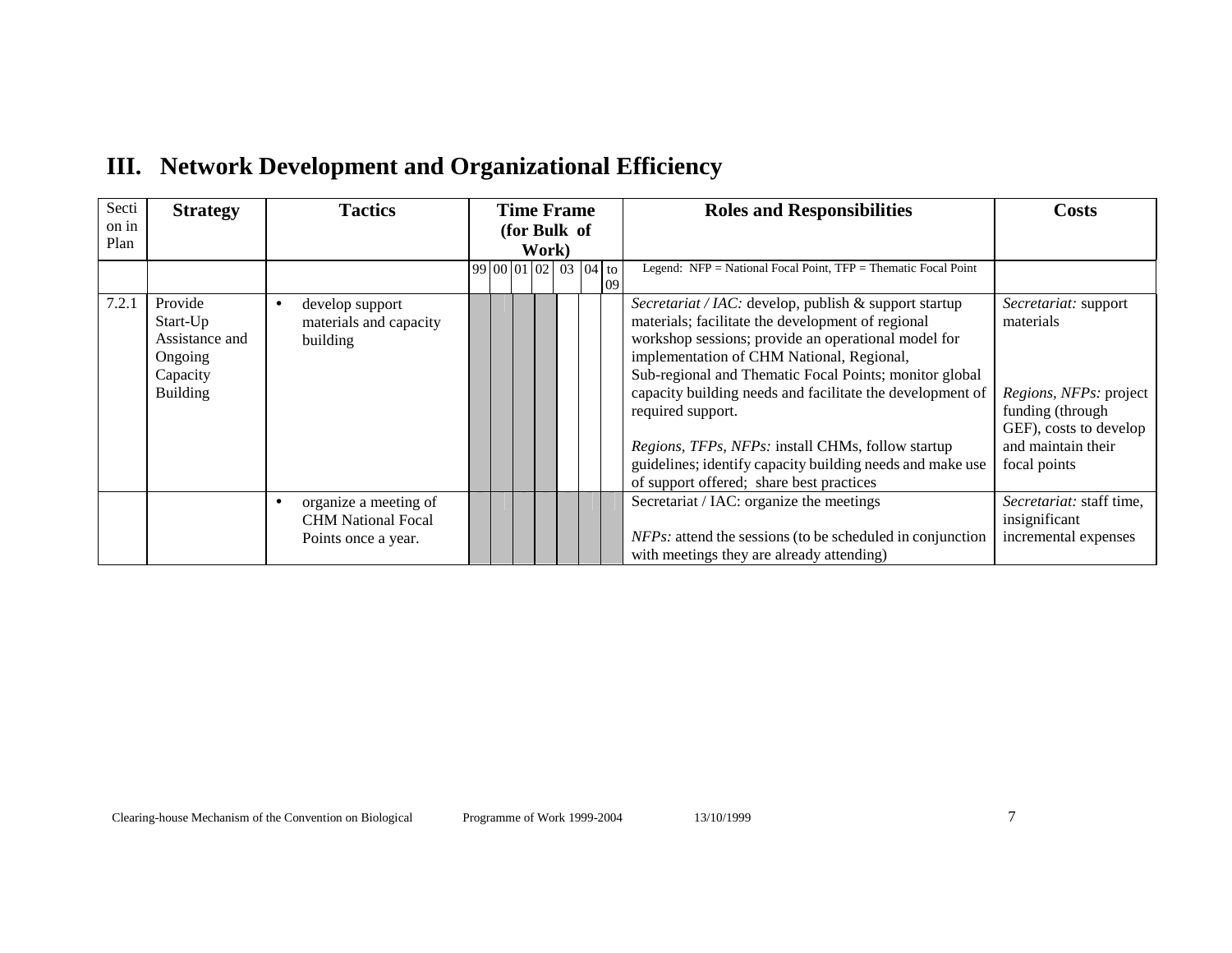| Secti<br>on in<br>Plan | <b>Strategy</b>                                               | <b>Tactics</b>                                                                        | <b>Time Frame</b><br>(for Bulk of<br>Work) |  |                 | <b>Roles and Responsibilities</b>                                                                                                              | <b>Costs</b>                                                         |
|------------------------|---------------------------------------------------------------|---------------------------------------------------------------------------------------|--------------------------------------------|--|-----------------|------------------------------------------------------------------------------------------------------------------------------------------------|----------------------------------------------------------------------|
|                        |                                                               |                                                                                       | 99 00 01 02 03 04                          |  | $\frac{10}{09}$ | Legend: NFP = National Focal Point, TFP = Thematic Focal Point                                                                                 |                                                                      |
|                        |                                                               | Facilitate access to<br>$\bullet$<br>funding                                          |                                            |  |                 | IAC: enhance accessibility to GEF and other funders                                                                                            |                                                                      |
|                        |                                                               | provide partnering<br>$\bullet$<br>support                                            |                                            |  |                 | Secretariat / IAC: publish partnering guidelines,<br>initiate/support partnerships                                                             | Secretariat: staff time                                              |
|                        |                                                               |                                                                                       |                                            |  |                 | <i>Regions, TFPs:</i> help initiate / support partnerships                                                                                     |                                                                      |
|                        |                                                               |                                                                                       |                                            |  |                 | NFPs: partner cooperatively,                                                                                                                   |                                                                      |
| 7.2.2                  | <b>Address</b><br>Obstacles to<br>Growth                      | focus on developing<br>$\bullet$<br>countries, identify and<br>remove obstacles       |                                            |  |                 | Secretariat / IAC: coordinate international efforts to<br>identify and eliminate barriers (including Independent<br>Reviews and User Surveys). | Secretariat / IAC<br><i>Funds:</i> independent<br>reviews (2004) and |
|                        |                                                               |                                                                                       |                                            |  |                 | IAC: liaise with GEF Secretariat and Implementing<br>Agencies to "remove" barriers to access to GEF and other<br>funding.                      | additional user surveys<br>(2001)                                    |
|                        |                                                               | do the same at regional,<br>subregional, and<br>national levels                       |                                            |  |                 | Secretariat / IAC: capture learning, extrapolate to<br>regional and subregional context                                                        | Secretariat: staff time                                              |
|                        |                                                               |                                                                                       |                                            |  |                 | IAC: arrange for GEF and others to fund pilots                                                                                                 |                                                                      |
|                        |                                                               |                                                                                       |                                            |  |                 | Regions, TFPs, NFPs: identify national / local barriers,<br>seek solutions, pursue fuller CHM development                                      |                                                                      |
| 7.2.3                  | Continue to<br>Maintain Local<br>Ownership of<br>Information. | each level to post/make<br>$\bullet$<br>available and maintain its<br>own information |                                            |  |                 | Secretariat / IAC: post UN meeting and other global<br>information, post and maintain generic guidelines,<br>engines and program metrics       | Secretariat: staff time                                              |
|                        |                                                               |                                                                                       |                                            |  |                 | Regions, NFPs: encourage local posting and maintenance<br>of appropriate information                                                           |                                                                      |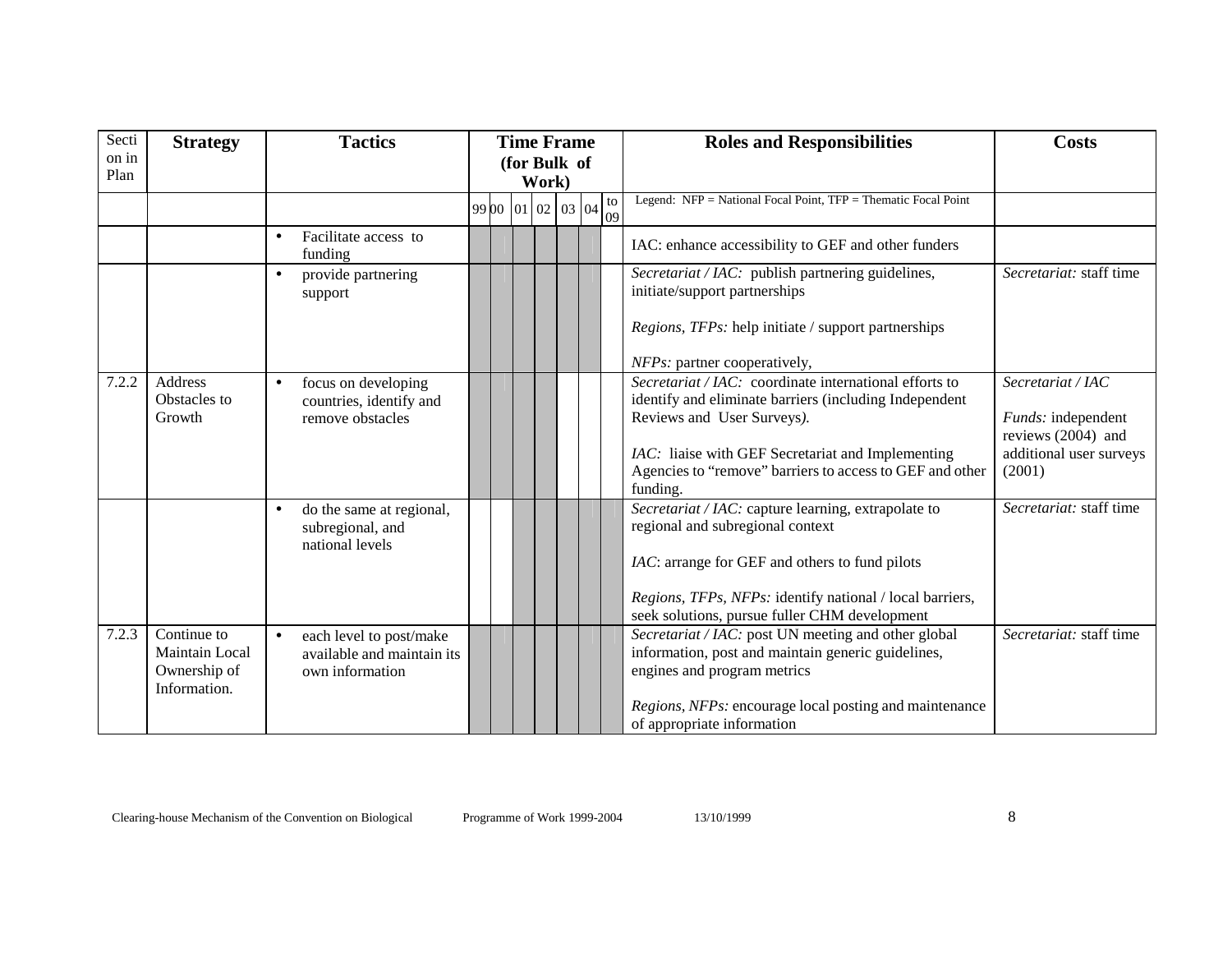| Secti<br>on in | <b>Strategy</b>                                          | <b>Tactics</b>                                                                                                                                                    | <b>Time Frame</b>     |  |  |  | <b>Roles and Responsibilities</b>                                                                                                                                                                                                                                                                                                                                                                                                                                                                                                                               | <b>Costs</b>                                                          |
|----------------|----------------------------------------------------------|-------------------------------------------------------------------------------------------------------------------------------------------------------------------|-----------------------|--|--|--|-----------------------------------------------------------------------------------------------------------------------------------------------------------------------------------------------------------------------------------------------------------------------------------------------------------------------------------------------------------------------------------------------------------------------------------------------------------------------------------------------------------------------------------------------------------------|-----------------------------------------------------------------------|
| Plan           |                                                          |                                                                                                                                                                   | (for Bulk of<br>Work) |  |  |  |                                                                                                                                                                                                                                                                                                                                                                                                                                                                                                                                                                 |                                                                       |
|                |                                                          |                                                                                                                                                                   | 99 00 01 02 03 04 to  |  |  |  | Legend: NFP = National Focal Point, TFP = Thematic Focal Point                                                                                                                                                                                                                                                                                                                                                                                                                                                                                                  |                                                                       |
| 7.2.4          | Rely on<br>Partnerships,<br>and Focus on<br>Facilitation | identify and integrate<br>$\bullet$<br>new partners into CHM<br>at every level, and build<br>relationships<br>document agreements                                 |                       |  |  |  | Secretariat / IAC: identify and attract CHM affiliates,<br>request regions/NFPs to do the same, provide<br>templates/guidelines for documenting agreements<br>Regions, NFPs: identify and attract CHM affiliates,<br>interconnect them with the CHM, document agreements,<br>post on CHM                                                                                                                                                                                                                                                                        | Secretariat: staff time<br>+ travel                                   |
| 7.2.5          | Concentrate on<br>Value-Added                            | identify unique strengths<br>$\bullet$<br>and competencies of<br>focal points, flesh out<br>roles and identify<br>value-added                                     |                       |  |  |  | Secretariat / IAC: develop and promote concept and<br>model, document and publish<br>Regions, NFPs: identify local value-added, post on local<br><b>CHM</b>                                                                                                                                                                                                                                                                                                                                                                                                     | Secretariat / IAC:<br>study value-added of<br>all focal points (2002) |
|                |                                                          | grow competence and<br>$\bullet$<br>promote value-added                                                                                                           |                       |  |  |  | Secretariat / IAC: actively grow own core competence,<br>promote CHM value-added<br>Regions, NFPs: promote CHM value-added locally                                                                                                                                                                                                                                                                                                                                                                                                                              | Secretariat: staff time                                               |
| 7.2.6          | Promote Use of<br>the CHM                                | encourage development<br>$\bullet$<br>of country CHM<br>promotion strategies,<br>record and share<br>learning, and expand to<br>CHM Focal Points at all<br>levels |                       |  |  |  | Secretariat / IAC: develop global CHM communication<br>strategy and focus, develop planning template, facilitate<br>development of national CHM strategies; provide<br>promotional information to international partners,<br>develop templates; develop a 'plain language' brochure<br>that describes, demonstrates and communicates the role<br>and value of the CHM<br>Regions, TFPs, NFPs: propose / carry out / help fund<br>national / local CHM communication plans, share<br>learning, provide promotional information to partners;<br>develop templates | Secretariat: staff time,<br>promotional materials                     |